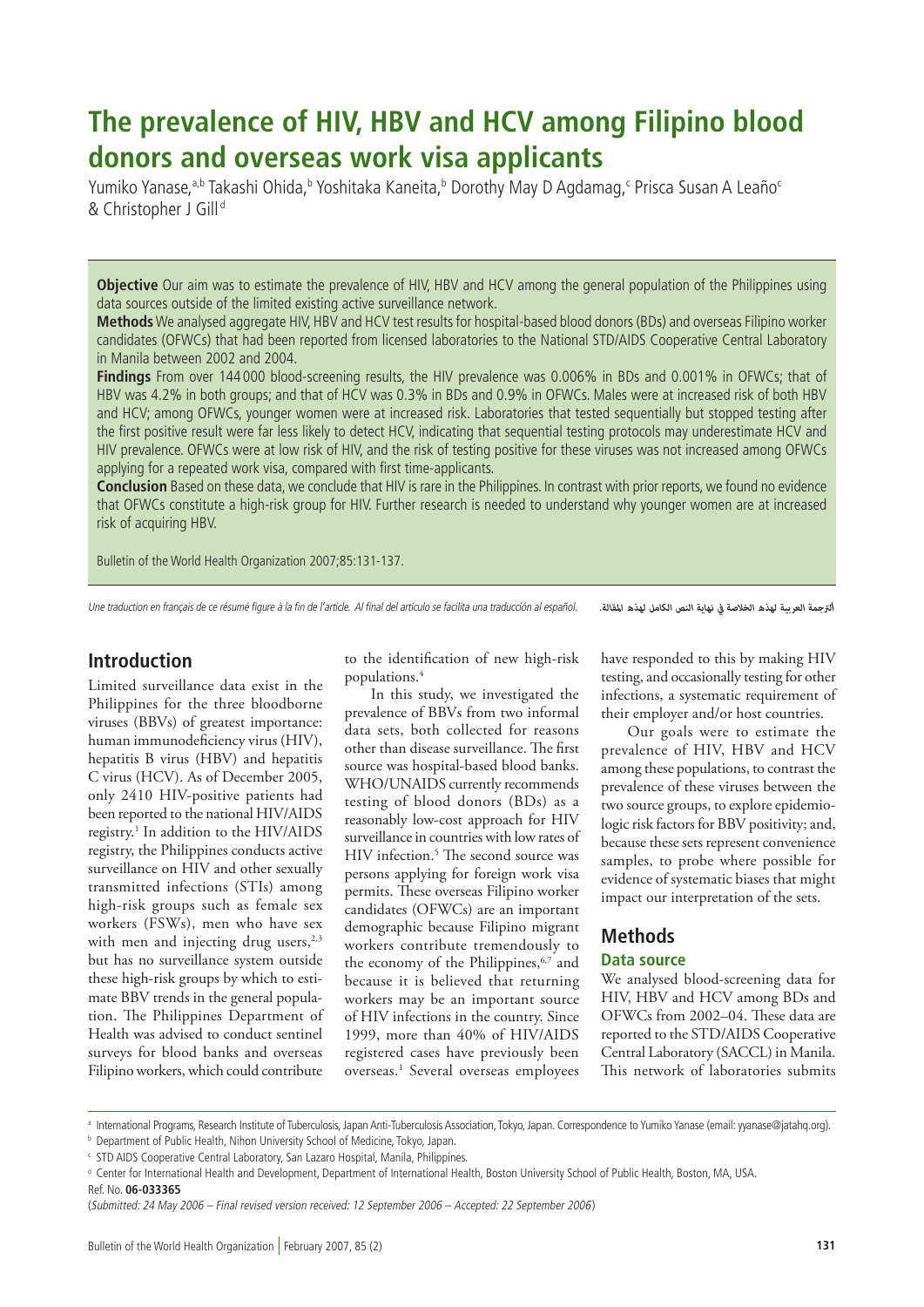



BBV = bloodborne viruses; HBV = hepatitis B virus; HCV = hepatitis C virus; HIV = human immunodeficiency virus; neg. = negative; pos. = positive.

quarterly aggregate results to SACCL on the number of tests performed and positive cases, categorized by sex and age.8 While the potential sources of data were quite large, actual reporting was far lower. Of the over 130 accredited laboratories for the OFWCs screening test, and over 150 licensed as blood banks,<sup>9</sup> the number of laboratories with eligible data for this study that actually reported to SACCL was only 17, 13 and 11 in successive years for BDs; and 14, 16 and 9 for OFWCs for the years 2002, 2003 and 2004, respectively.

BBV test results for BDs derived from hospital-based blood banks. Procedures for blood screening varied between laboratories, with some adopting either sequential<sup>10</sup> or simultaneous testing protocols for the three BBVs. In the sequential testing system, a blood unit would be rejected after the first virus found positive, with no further testing done. Simultaneous testing laboratories generate results for a given BBV, irrespective of the results for the other two BBVs. Because we were usually unable to determine from the laboratories or from SACCL directly whether a given laboratory followed a sequential versus simultaneous testing protocol, we presumptively classified laboratories as either simultaneous or sequential testers by examining the total number of tests for each virus. Because HBV was the most common virus detected, if the number of HIV or HCV samples tested was approximately equal to the number

of HBV tested minus the number of HBV positive results we considered them to be sequential testers. If the numbers of tests done on each virus were approximately equal, we considered them to be simultaneous testers. Fig. 1 shows a flowchart of the BBV tests for BDs and OFWCs.

For OFWCs, we collected data from accredited OFWC clinics/hospitals. In contrast with blood banks, where screening protocols are dictated by hospital policy, the decision as to which viruses to screen for in OFWCs — or the decision to screen at all — depended on the visa requirements for the host countries to which OFWCs were applying.

#### **Laboratory methods**

For HIV, the initial anti-HIV-1 and HIV-2 screening tests were conducted at the laboratories, with confirmatory tests done at SACCL for OFWCs and at the Research Institution for Tropical Medicine for BDs, using immunofluoresecent antibody assays and Western blotting. Since HBV screening was through detection of hepatitis B surface antigen (HBsAg), the test only detects acute or chronic active viral hepatitis B. HCV was screened via anti-HCV antibody. The screening test kits varied between laboratories, although they were evaluated by the Department of Health.

# **Analytic methods**

Because the data are reported to SACCL only in aggregate form, we were unable

to perform statistical analyses at the level of individual patients. We calculated BD and OFWC positivity rates as the number of positive samples divided by the total number screened. For comparisons of HIV, HBV and HCV infections between groups of people, we calculated relative risks (RR) and 95% confidence intervals (95% CI).

# **Results**

Our final data set consisted of approximately 144 000 blood samples. The precise number of patients could not be ascertained from the aggregate data, but based on the most common test performed (HBsAg) would have been at least 144 624. The majority of samples were collected from large cities. Among 63 249 HIV tests for BDs, 17 326 (27%) were reported from the National Capital Region, 10589 (17%), 10 345 (16%), and 9714 (15%) from Southern Mindanao, Southern Tagalog and the Central Visayas, respectively. Of the 69123 HIV tests for OFWCs, 64764 (94%) were from the National Capital Region.

Table 1 shows prevalence ratios among BDs and OFWCs. The sex ratio differed substantially between the two groups, with 92% of BDs being male versus ca. 42% for OFWCs. Because HIV cases were few and the prevalence of HCV and HBV were similar across the three years of data collection, we combined the data from 2002–2004 in our analyses.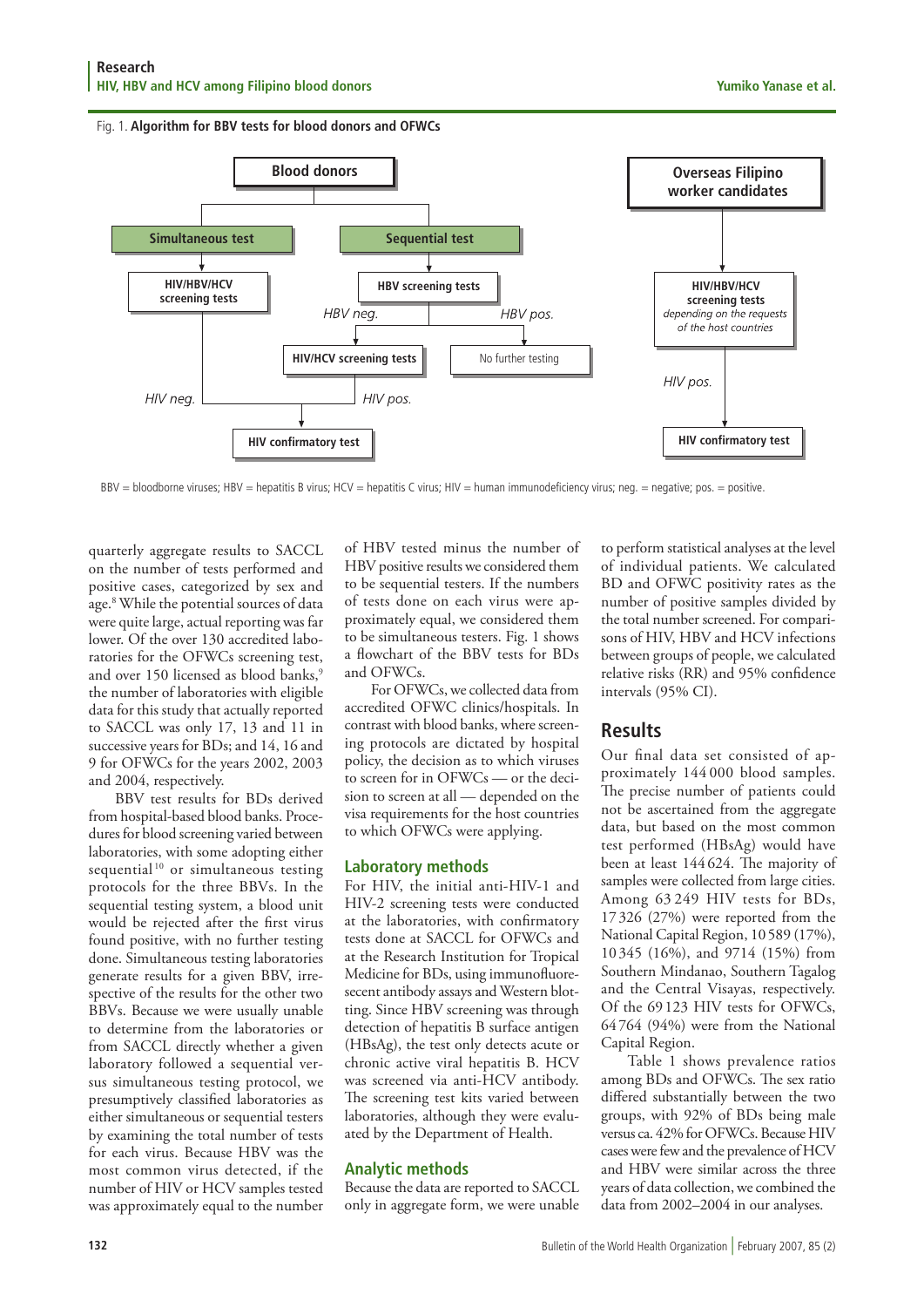#### Table 1. **HIV/HBV/HCV prevalence among blood donors and OFWCs**

|                     | <b>Anti-HIV Ab</b>      |                           |               | <b>HBsAg</b>            |                           |               | <b>Anti-HCV Ab</b>      |                           |               |
|---------------------|-------------------------|---------------------------|---------------|-------------------------|---------------------------|---------------|-------------------------|---------------------------|---------------|
|                     | <b>Number</b><br>tested | <b>Number</b><br>positive | $\frac{0}{0}$ | <b>Number</b><br>tested | <b>Number</b><br>positive | $\frac{0}{0}$ | <b>Number</b><br>tested | <b>Number</b><br>positive | $\frac{0}{0}$ |
| <b>Blood donors</b> |                         |                           |               |                         |                           |               |                         |                           |               |
| Male                | 58 169                  | $\overline{4}$            | 0.007         | 59740                   | 2551                      | 4.27          | 58021                   | 203                       | 0.35          |
| Female              | 5080                    | $\overline{0}$            | $\theta$      | 5214                    | 153                       | 2.93          | 5145                    | 5                         | 0.10          |
| All                 | 63249                   | $\overline{4}$            | 0.006         | 64954                   | 2704                      | 4.16          | 63166                   | 208                       | 0.33          |
| <b>OFWCs</b>        |                         |                           |               |                         |                           |               |                         |                           |               |
| Male                | 27771                   |                           | 0.004         | 30484                   | 1374                      | 4.51          | 4660                    | 43                        | 0.92          |
| Female              | 41352                   | $\overline{0}$            | $\theta$      | 49 18 6                 | 1952                      | 3.97          | 6354                    | 60                        | 0.94          |
| All                 | 69123                   |                           | 0.001         | 79670                   | 3326                      | 4.17          | 11014                   | 103                       | 0.94          |

Ab, antibody; HBsAg, hepatitis B surface antigen; HBV, hepatitis B virus; HCV, hepatitis C virus; HIV, human immunodeficiency virus; OFWCs, overseas Filipino worker candidates

HIV rates were extremely low in both BDs and OFWCs. HIV was detected in only 4 of 63249 BDs screened (prevalence 0.006%) and only 1 of 69 123 OFWCs (prevalence 0.001%). All 5 positive cases were men.

HBsAg was detected in 6030 out of 144624 screened (2704 of 64954 BDs [prevalence, 4.2%] and 3326 of 79670 OFWCs [prevalence, 4.2%]). The HBV rates were similar between BDs and OFWCs (RR, 1.00 [95% CI: 0.95–1.05]). The risk was higher in males for both BDs (male prevalence, 4.3% and female prevalence, 2.9%; RR 1.45 [95% CI: 1.24–1.71]), and OFWCs (4.5% versus 4.0%, RR 1.14 [95% CI: 1.06–1.22]). Among the groups tested, age proved to be an important risk factor only in the case of hepatitis B among female OFWCs. In this group, HBV prevalence was inversely related to age, with a consistent gradient of risk when comparing each age group to that above it (Table 2). Women under 19 years were far more likely to test positive for HBV when compared with any of the higher age categories. Similarly, women aged 19–29 years and women aged 30–39 years were also more likely to test positive for HBV compared with the higher age categories.

HCV was detected in 311 of 74180 screened (208 of 63 166 BDs [prevalence, 0.3%] and 103 of 11014 OFWCs [prevalence, 0.9%]). HCV prevalence in BDs was almost one-third in OFWCs (RR 0.35 [95% CI: 0.28–0.45]). The HCV prevalence was significantly higher among male BDs than female BDs (RR 3.60 [95% CI: 1.48–8.74]), but did not differ significantly between male OFWCs and female OFWCs (RR 0.97 [95% CI: 0.66–1.45]).

#### **versus simultaneous testing among BDs**

Given that the HCV rates among BDs were far lower than among OFWCs, whereas the HBV rates were similar for each group, we considered whether some of this difference could be an artefact of the sequential testing approach used at many blood banks, a bias that should not apply to the OFWCs. Therefore, we performed a sensitivity analysis in which we contrasted the rates of HBV and HCV depending on whether the laboratory used a sequential versus a simultaneous testing protocol for the BDs. Because HBV is the first virus screened for (due to the prevalence of the disease and the low cost of the assay relative to HIV or HCV), we hypothesized that this would have the effect of systematically under reporting the prevalence of HCV and HIV. As shown in Table 3, 8 blood banks reported or appeared to be performing simultaneous testing, whereas 18 blood banks conducted sequential testing. Approximately 5% fewer tests were submitted for HIV and HCV than for HBV among the sequential testing laboratories. Compared with simultaneous testing laboratories, sequential testers (Table 4) were far less likely to detect HCV infections (RR, 0.33 [95% CI: 0.22–0.41]), whereas no such effect was seen for HBV infections (RR, 0.99 [95% CI: 0.92–1.06]). The HIV prevalence was also lower among the sequential testing laboratories, though this difference was not statistically significant (RR, 0.30 [95% CI: 0.03–2.85]).

#### **The prevalence of BBVs among first-time versus repeat OFWCs**

Given the presumption that OFWCs constituted a higher-risk group for BBVs, we hypothesized that OFWCs applying for a visa for a second or subsequent trip

#### Table 2. **Risks of HBV/HCV positivity among BDs and OFCWs**

|                      |                     | Risk for HBsAg +   |                    | Risk for HCV+      |  |  |
|----------------------|---------------------|--------------------|--------------------|--------------------|--|--|
|                      | 95% CI<br><b>RR</b> |                    | <b>RR</b>          | 95% CI             |  |  |
| <b>Testing group</b> |                     |                    |                    |                    |  |  |
| <b>BDs</b>           | 1.00                | $0.95 - 1.05$      | 0.35               | $0.28 - 0.45$      |  |  |
| <b>OFWCs</b>         |                     | Reference category | Reference category |                    |  |  |
| <b>Blood donors</b>  |                     |                    |                    |                    |  |  |
| Male                 | 1.45                | $1.24 - 1.71$      | 3.60               | $1.48 - 8.74$      |  |  |
| Female               |                     | Reference category | Reference category |                    |  |  |
| <b>OFWCs</b>         |                     |                    |                    |                    |  |  |
| Male                 | 1.14                | $1.06 - 1.22$      | 0.97               | $0.66 - 1.45$      |  |  |
| Female               |                     | Reference category |                    | Reference category |  |  |

BDs, blood donors; CI, confidence interval; HBsAg, hepatitis B surface antigen; HBV, hepatitis B virus; HCV, hepatitis C virus; OFWCs, overseas Filipino worker candidates; RR, relative risk.

#### **The effect of sequential testing**

Bulletin of the World Health Organization | February 2007, 85 (2) **<sup>133</sup>**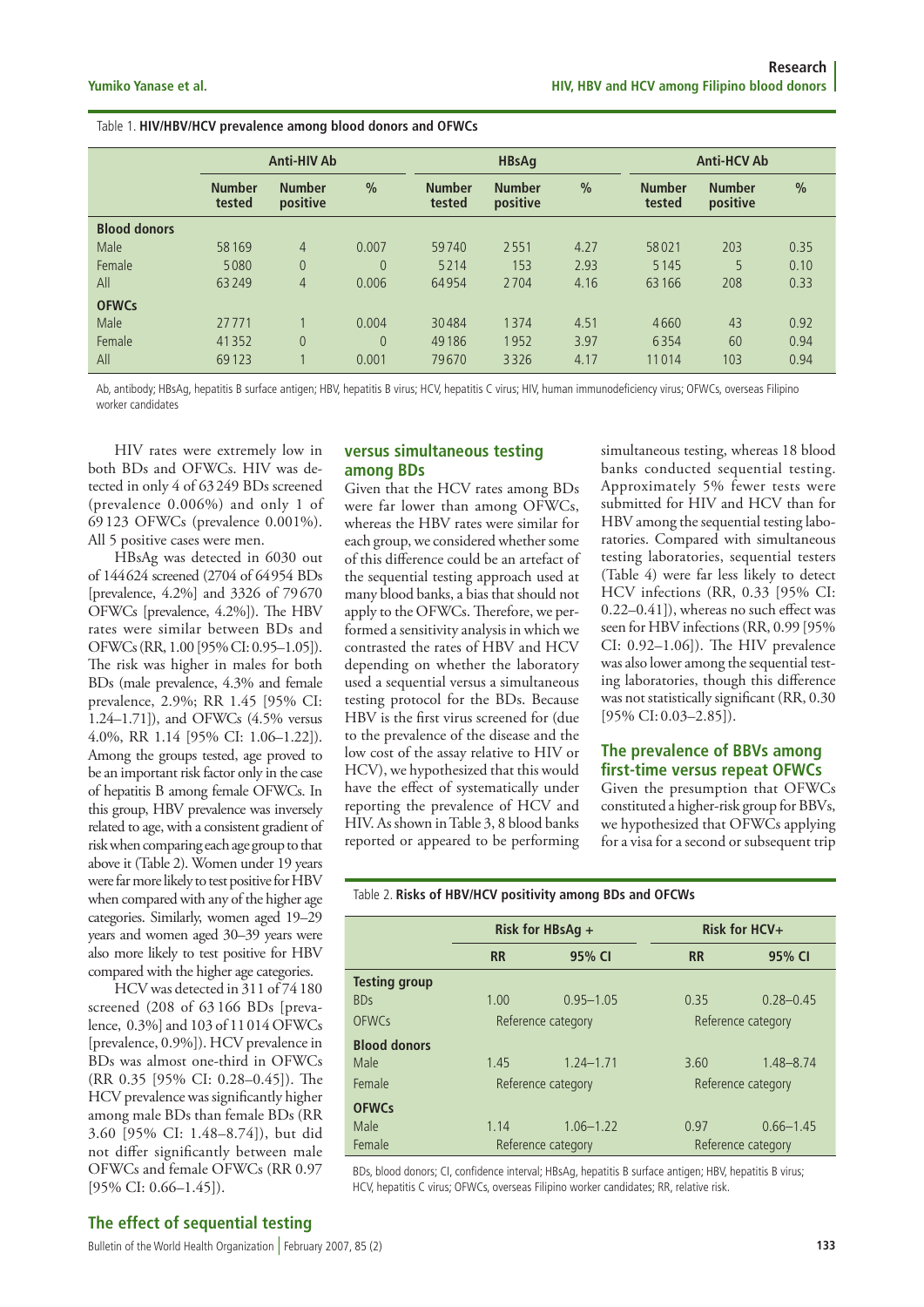#### **Research HIV, HBV and HCV among Filipino blood donors Yumiko Yanase et al.**

should have an increased risk of BBVs compared with those applying for their first trip abroad.

We analysed data from the 17 OFWC testing clinics/hospitals that reported data separately for first-time and repeat OFWCs. Contrary to our expectations, the prevalence of HBV did not vary between the two groups as a function of whether the OFWC was a first-time or a repeat applicant (Table 4, RR, 1.05 [95% CI: 0.97–1.14]). In the case of HCV, first-time OFWCs were actually more likely to test positive than repeated OFWCs (RR, 1.53 [95% CI: 1.03–2.28]).

# **Discussion**

In the published literature, our study was the first to examine the effect of first-time versus repeat visa application as a risk factor for BBVs among OFWCs, and the first to contrast directly the BBV prevalence between BDs and OFWCs. Our analysis showed that HIV was extremely uncommon among this population of BDs and OFWCs, whereas HBV was very common and the prevalence of HCV was between the two. Significantly, our data suggested a far lower prevalence of HIV among OFWCs than previous estimates of 0.01%.<sup>11</sup> In contrast with previously identified high-risk groups, such as injecting drug users, men who have sex with men and FSWs, our analysis showed a negligible risk for HIV among those applying for foreign work visa permits — only a single case of HIV among about 70 000 OFWC samples tested. Moreover, the

Table 3. **Effect of age on HBsAg positivity among female OFWCs**

| Relative risk for HBsAg + (95% CI)             |                         |                         |                         |                         |  |  |  |  |
|------------------------------------------------|-------------------------|-------------------------|-------------------------|-------------------------|--|--|--|--|
| <b>Reference</b><br>category by age<br>(years) | $19 - 29$               | $30 - 39$               | $40 - 49$               | >49                     |  |  |  |  |
| < 19                                           | 1.65<br>$(1.23 - 2.22)$ | 1.94<br>$(1.44 - 2.61)$ | 1.93<br>$(1.42 - 2.63)$ | 2.32<br>$(1.39 - 3.86)$ |  |  |  |  |
| $19 - 29$                                      |                         | 1.17<br>$(1.06 - 1.30)$ | 1.17<br>$(1.03 - 1.33)$ | 1.40<br>$(0.92 - 2.15)$ |  |  |  |  |
| $30 - 39$                                      |                         |                         | 1.00<br>$(0.87 - 1.15)$ | 1.20<br>$(0.78 - 1.84)$ |  |  |  |  |
| $40 - 49$                                      |                         |                         |                         | 1.20<br>$(0.78 - 1.86)$ |  |  |  |  |

HBsAg, hepatitis B surface antigen; OFWCs, overseas Filipino worker candidates.

risk of all three viruses among OFWCs applying for their second or subsequent permits to work abroad, among whom the prevalence of BBVs should logically have been higher if prior overseas work was a risk factor for infection, was no different for HIV and HBV. For HCV infection, the risk was lower among repeat OFWCs.

How can we reconcile our findings with previous reports on the prevalence of BBVs among workers returning from overseas? One possible explanation is the manner in which HIV cases are registered in the Philippines. To date, overseas Filipino workers have been the largest single demographic group in the HIV/AIDS registry.<sup>1</sup> However, this could largely be due to ascertainment bias, given that the visa testing requirements imposed on OFWCs do not apply to the general population.

Because the OFWCs are oversampled in the national registry, they may appear more important than they really are, principally because these totals do not consider the denominator that represents the population from which they were drawn.

Likewise, HBV seroprevalence was comparable to the 2–5% among the general population in previous studies, but far lower than a WHO report of 8–10% overall, 10% among males, and 10% in injecting drug users.<sup>12-15</sup> The HCV prevalence in the study was slightly lower than previous data of 2–4% for the general population, but far lower than the 70% reported for injecting drug users.<sup>14,16,17</sup>

We observed higher rates for HBV and HCV infection among males than females. Why this might be the case cannot be explained using the aggregate

|                            | <b>HBsAg</b>            |                           |               | <b>Anti-HIV Ab</b>      |                           |               | <b>Anti-HCV Ab</b>      |                           |                |  |
|----------------------------|-------------------------|---------------------------|---------------|-------------------------|---------------------------|---------------|-------------------------|---------------------------|----------------|--|
| <b>Testing</b><br>protocol | <b>Number</b><br>tested | <b>Number</b><br>positive | $\frac{0}{0}$ | <b>Number</b><br>tested | <b>Number</b><br>positive | $\frac{0}{0}$ | <b>Number</b><br>tested | <b>Number</b><br>positive | $\frac{0}{0}$  |  |
| <b>Sequential</b>          |                         |                           |               |                         |                           |               |                         |                           |                |  |
| Male                       | 32826                   | 1418                      | 4.32          | 31255                   |                           | 0.003         | 31107                   | 52                        | 0.17           |  |
| Female                     | 2350                    | 38                        | 1.62          | 2216                    | $\theta$                  | $\Omega$      | 2281                    | $\Omega$                  | $\overline{0}$ |  |
| All                        | 35176                   | 1456                      | 4.14          | 33471                   |                           | 0.003         | 33388                   | 52                        | 0.16           |  |
| <b>Simultaneous</b>        |                         |                           |               |                         |                           |               |                         |                           |                |  |
| Male                       | 26914                   | 1 1 3 3                   | 4.21          | 26914                   | 3                         | 0.01          | 26914                   | 151                       | 0.56           |  |
| Female                     | 2864                    | 115                       | 4.02          | 2864                    | $\Omega$                  | $\theta$      | 2864                    | 5                         | 0.17           |  |
| All                        | 29778                   | 1248                      | 4.19          | 29778                   | $\overline{3}$            | 0.01          | 29778                   | 156                       | 0.52           |  |
|                            | $RR = 0.99^{\circ}$     |                           |               |                         | $RR = 0.30^{\circ}$       |               |                         | $RR = 0.33a$              |                |  |
|                            | 95% CI: 0.92-1.06       |                           |               | 95% CI: 0.03-2.85       |                           |               | 95% CI: 0.22-0.41       |                           |                |  |

| Table 4. Effect of sequential versus simultaneous testing protocol on risk of HBV/HIV/HCV positivity |  |  |
|------------------------------------------------------------------------------------------------------|--|--|
|                                                                                                      |  |  |

Ab, antibody; CI, confidence interval; HBsAg, hepatitis B surface antigen; HBV, hepatitis B virus; HCV, hepatitis C virus; HIV, human immunodeficiency virus; RR, relative risk.

<sup>a</sup> Risk is for sequential versus simultaneous.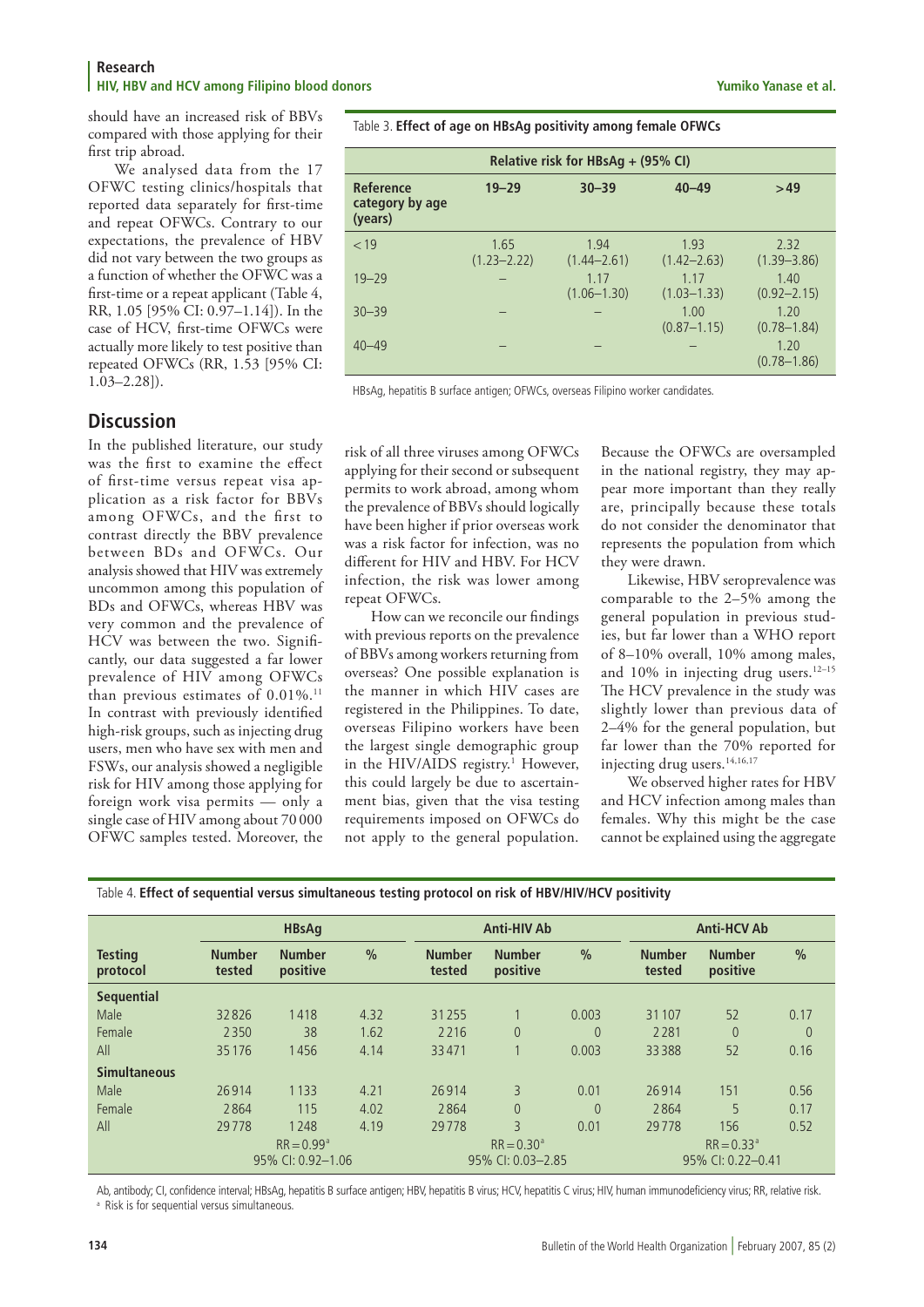Table 5. **Effect of first-time versus repeat applicant status on risk of HIV/HBV/HCV seropositivity among overseas foreign worker candidates**

|                   | <b>Anti-HIV Ab</b>      |                           |                | <b>HBsAq</b>                      |                           |               |                                   | <b>Anti-HCV Ab</b>        |               |  |
|-------------------|-------------------------|---------------------------|----------------|-----------------------------------|---------------------------|---------------|-----------------------------------|---------------------------|---------------|--|
|                   | <b>Number</b><br>tested | <b>Number</b><br>positive | $\frac{0}{0}$  | <b>Number</b><br>tested           | <b>Number</b><br>positive | $\frac{0}{0}$ | <b>Number</b><br>tested           | <b>Number</b><br>positive | $\frac{0}{0}$ |  |
| <b>First-time</b> |                         |                           |                |                                   |                           |               |                                   |                           |               |  |
| Male              | 8715                    | $\overline{0}$            | $\overline{0}$ | 10245                             | 451                       | 4.40          | 1197                              | 16                        | 1.34          |  |
| Female            | 13549                   | $\overline{0}$            | $\overline{0}$ | 15260                             | 596                       | 3.91          | 1830                              | 22                        | 1.20          |  |
| All               | 22 2 64                 | $\overline{0}$            | $\overline{0}$ | 25506                             | 1047                      | 4.10          | 3027                              | 38                        | 1.26          |  |
| <b>Repeated</b>   |                         |                           |                |                                   |                           |               |                                   |                           |               |  |
| Male              | 13556                   | $\overline{0}$            | $\overline{0}$ | 16548                             | 692                       | 4.18          | 3433                              | 27                        | 0.79          |  |
| Female            | 18682                   | $\overline{0}$            | $\overline{0}$ | 19036                             | 698                       | 3.67          | 4490                              | 38                        | 0.85          |  |
| All               | 32238                   | $\overline{0}$            | $\overline{0}$ | 35584                             | 1390                      | 3.91          | 7923                              | 65                        | 0.82          |  |
|                   |                         | <b>NA</b>                 |                | $RR = 1.05a$<br>95% CI: 0.97-1.14 |                           |               | $RR = 1.53a$<br>95% CI: 1.03-2.28 |                           |               |  |

Ab, antibody; CI, confidence interval; HBsAg, hepatitis B surface antigen; HBV, hepatitis B virus; HCV, hepatitis C virus; HIV, human immunodeficiency virus; NA, not applicable; RR, relative risk.

<sup>a</sup> Risk is for positive result of first-time versus 'repeat' candidate.

data that was available to us. However, we hypothesize that it could represent different patterns of sexual activity or higher rates of injecting drug use among males. The finding that among OFWCs younger women were at higher risk of HBV might also represent high-risk sexual behaviour in this group. In partial support of this theory, a recent study showed that the *Chlamydia* infection rate of antenatal women was significantly higher among younger women.<sup>18</sup>

Our report sheds light on the limitations of sequential testing among BDs. Among sequential testing groups, HIV and HCV tests were done only for blood units that tested negative for HBsAg. Because it is unlikely that co-infection rates for HBV and HCV and/or HIV occur in a random fashion, this would lead to a proportionally greater underestimation of these infections. Previous studies have shown that 7–18% of those with HBV infection were co-infected with HCV.19–22 Also, a significant percentage of HIV-infected patients were co-infected with HBV and/or HCV.23–26 To provide safe blood within limited budgets, many blood banks have adopted the sequential testing approach to contain costs associated with HIV and HCV tests. This ongoing testing system for donated blood misses these co-infection cases. Given the residual uncertainty regarding whether laboratories were truly using simultaneous versus sequential testing, our analysis is vulnerable to misclassification. However, such misclassification would actually underrepresent the true bias from sequential testing.

Our analysis has several limitations. First, there is a sampling bias. Our data were not randomly collected from all licensed laboratories but from a comparatively small number of laboratories. Because of aggregate data reporting, we were unable to assess co-infection rates, or to do patient-level analysis to control for the effect of repeat donors. Also, the reliability of the data could not be confirmed, and was frequently suspect. For example, some reports lacked information on age, sex and the purpose for testing, and had unreadable handwriting and obvious errors (e.g. the number of positive cases was greater than total tested), and as such, they were rejected from our analysis. Similarly, there was no mechanism in this analysis for quality control of the test results themselves. The effect of this would be to underestimate the prevalence of the BBVs to some degree. Perhaps most importantly, while our data set was extremely large, it nevertheless represents a 'convenience sample' in that it was collected for non-research purposes and was not collected systematically. Consequently, there could easily be undetectable biases in the data that reflect the non-random manner in which patients chose to become (or were rejected from becoming) blood donors or to seek overseas visas.

We also identify several points at which the prevalence of the BBVs could be underestimated. The first is the bias introduced by sequential testing protocols, for which we provide empirical evidence. In addition, BBV prevalence in BDs may be underrepresented due to

the frequent practice of excluding those considered to be at high risk, such as those with tattoos or a remote history of IDU.11 Similarly, the practice believed to be used at some laboratories of pretesting for HBV with a rapid test before doing a formal screen would also underrepresent the total number of patients identified with BBVs, though such patients would not be included in the denominator of those tested in this report.

Nevertheless, we feel confident in concluding that the prevalence of HIV in the Philippines is extremely low, since for the aggregate effect of these biases to increase the prevalence of HIV from our observed level of 0.0038% (5 positives of 132372 samples tested) to a range more comparable with that found in neighbouring south-east Asian countries (ca.  $1\%$ )<sup>27</sup> would require the biases to underestimate the prevalence by 2–3 orders of magnitude, which is very unlikely. This conclusion is further strengthened by a significant proportion of the donors in the Philippines often being not anonymous volunteers but replacement donors, meaning donors recruited from among a patient's family or acquaintances, who may paradoxically be at increased risk of HIV or other diseases.<sup>28,29</sup>

In conclusion, we suggest that the prevalence of the three BBVs among BDs, and possibly OFWCs as well, probably offers a reasonable if imperfect source for monitoring prevalence. Our analyses raise several additional questions, such as why males overall had higher rates of HBV and HCV, and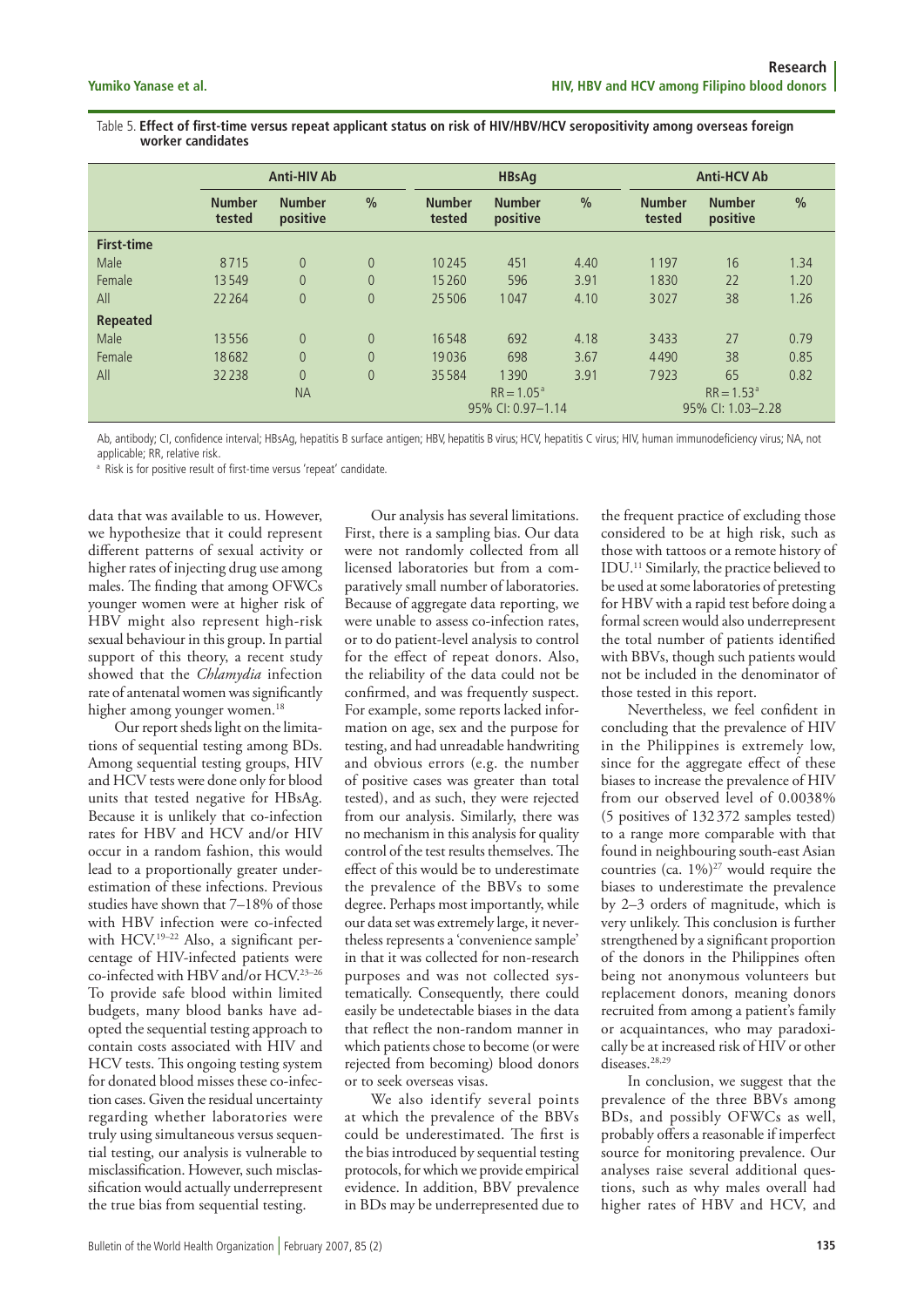#### **Research HIV, HBV and HCV among Filipino blood donors Yumiko Yanase et al.**

why younger female OFWCs appeared to be at higher risk of HBV. Our surprising result was that OFWCs were not at increased risk of HIV or other viruses, a finding that contrasts with previous reports and could be explained by ascertainment bias in the national registry statistics. Our analysis suggests the possibility that the national statistics oversampled OFWCs, leading to an overestimation of the importance of this contribution of this group to overall numbers of HIV infections. However,

our analysis cannot estimate the magnitude of the effect of any such sampling bias. We provide empirical evidence that the sequential testing procedures introduce under reporting bias, and suggest that this practice be abandoned in favour of simultaneous testing. This issue will likely grow in importance as the HIV epidemic increases in the future. We provide additional evidence that HIV remains extremely uncommon in the Philippines — a fascinating and somewhat surprising observation given

the rising rates of HIV in neighbouring south-east Asian nations. While our data set cannot explain the reason for this, this evidence at least prompts inquiry into the very relevant issue of what cultural, biologic, geographic or political factors have so far left the Philippines comparatively unscathed by the HIV pandemic.  $\blacksquare$ 

**Competing interests:** None declared.

### **Résumé**

#### **Prévalence des virus VIH, VHB et VHC parmi des donneurs de sang et les demandeurs de permis de travail à l'étranger philippins**

**Objectif** Notre objectif était d'estimer la prévalence du VIH, du VHB et du VHC parmi la population générale des Philippines en utilisant des sources de données extérieures au réseau de surveillance active existant, pour le moment limité.

**Méthodes** Nous avons analysé des résultats agrégués de tests pratiqués en milieu hospitalier chez des donneurs de sang et des demandeurs philippins de permis de travail à l'étranger, en vue de dépister les virus VIH, VHB et VHC, et rapportés au Laboratoire central national commun STD/SIDA de Manille entre 2002 et 2004 par des laboratoires homologués.

**Résultats** D'après l'analyse du corpus de plus de 144 000 résultats de dépistage sanguin, la prévalence du VIH était de 0,006 % chez les donneurs de sang et de 0,001 % chez les demandeurs de permis de travail ; celle du VHB était de 4,2 % dans les deux groupes et celle du VHC de 0,3 % chez les donneurs de sang et de 0,9 % chez les demandeurs de permis. Les hommes présentaient un risque accru d'être contaminés à la fois par le VHB et le VHC et parmi les

demandeurs de permis de travail, le risque de contamination était plus élevé chez les jeunes femmes. Les laboratoires ayant pratiqué des tests séquentiels de dépistage, mais ayant arrêté les tests après le premier résultat positif, avaient une probabilité bien moindre de détecter le VHC, d'où la possibilité que les protocoles de test séquentiels sous-estiment la prévalence du VHC et du VIH. Chez les demandeurs de permis de travail, le risque d'avoir contracté le VIH était faible et le risque de résultat positif n'augmentait pas entre les demandeurs sollicitant un permis pour la première fois et ceux renouvelant leur demande.

**Conclusion** D'après ces données, nous avons conclu que le VIH était rare aux Philippines. A la différence des rapports antérieurs, nous n'avons relevé aucun élément indiquant que les demandeurs de permis de travail constitueraient un groupe à risque pour le VIH. Des travaux de recherche supplémentaires sont nécessaires pour comprendre les raisons de la valeur plus élevée du risque de contamination par le VHB chez les jeunes femmes.

### **Resumen**

### **Prevalencia de las infecciones por el VIH, el VHB y el VHC entre los filipinos donantes de sangre y los solicitantes de un visado de trabajo para el extranjero**

**Objetivo** Decidimos estimar la prevalencia del VIH, el VHB y el VHC en la población general de Filipinas empleando fuentes de datos distintas de la limitada red de vigilancia activa existente.

**Métodos** Analizamos los resultados globales de las pruebas del VIH, el VHB y el VHC a que se sometió a donantes de sangre (DS) en hospitales y a filipinos candidatos a trabajar en el extranjero (FCTE) sobre los que laboratorios autorizados informaron al Laboratorio Central Nacional de Cooperación en materia de ETS/SIDA en Manila entre 2002 y 2004.

**Resultados** Los resultados de las más de 144 000 pruebas de cribado de sangre realizadas revelaron que la prevalencia de infección por VIH era del 0,006% entre los DS y del 0,001% entre los FCTE; la prevalencia del VHB era del 4,2% en los dos grupos; y la del VHC era del 0,3% entre los DS y del 0,9% entre los FCTE. Los hombres presentaban un mayor riesgo de infección tanto por VHB como por VHC; entre los FCTE, el riesgo era mayor

entre las mujeres más jóvenes. Los laboratorios que realizaban las pruebas de manera secuencial pero las interrumpían tras obtener el primer resultado positivo tenían muchas menos probabilidades de detectar el VHC, lo que lleva a pensar que posiblemente los protocolos de pruebas secuenciales subestiman la prevalencia del VHC y el VIH. Los FCTE presentaban un bajo riesgo de infección por el VIH, y la probabilidad de dar positivo para esos virus no aumentaba entre los FCTE que repetían su solicitud de un visado de trabajo, en comparación con quienes presentaban la solicitud por vez primera.

**Conclusión** Se desprende de estos datos que la infección por VIH es infrecuente en Filipinas. A diferencia de otros trabajos anteriores, éste no aporta indicio alguno de que los FCTE constituyan un grupo de alto riesgo de infección por VIH. Habrá que realizar nuevas investigaciones para averiguar por qué las mujeres jóvenes presentan un mayor riesgo de adquisición del VHB.